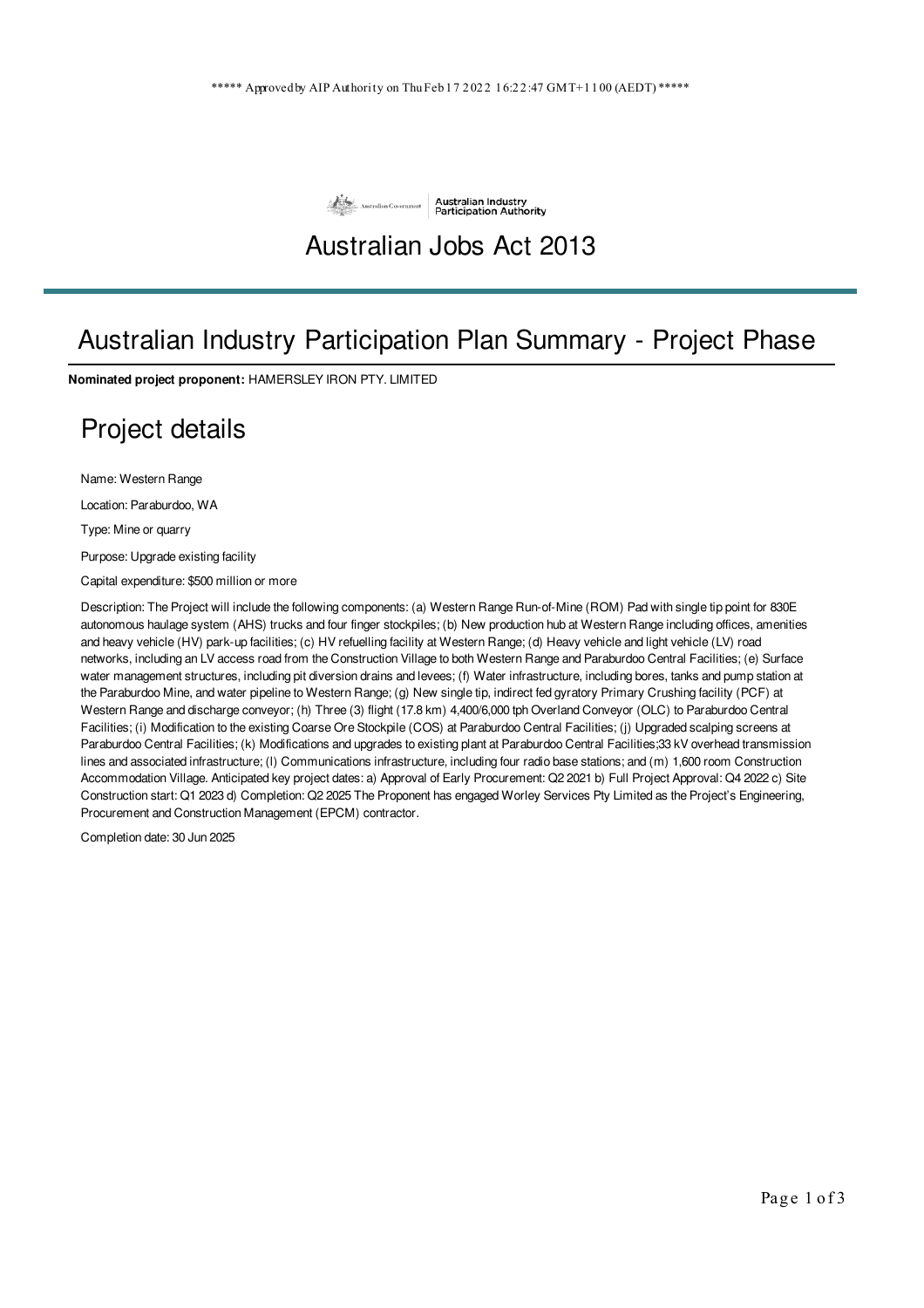# Key goods and services

Indicative list of key goods and services to be acquired for the project:

| Key goods and services                                       | <b>Opportunities for</b><br>Australian entities <sup>*</sup> | <b>Opportunities for</b><br>non-Australian<br>entities | Explanation for no opportunities for<br><b>Australian entities</b> |
|--------------------------------------------------------------|--------------------------------------------------------------|--------------------------------------------------------|--------------------------------------------------------------------|
| Apron Feeders                                                | Yes                                                          | <b>No</b>                                              |                                                                    |
| Active Take-up Systems                                       | Yes                                                          | <b>No</b>                                              |                                                                    |
| Conveyor Belt                                                | Yes                                                          | No                                                     |                                                                    |
| Conveyor Idlers and Frames                                   | Yes                                                          | <b>No</b>                                              |                                                                    |
| Conveyor Drives                                              | Yes                                                          | <b>No</b>                                              |                                                                    |
| Conveyor Pulleys                                             | Yes                                                          | Yes                                                    |                                                                    |
| <b>Cranes and Hoists</b>                                     | Yes                                                          | Yes                                                    |                                                                    |
| Crushing Equipment                                           | Yes                                                          | <b>No</b>                                              |                                                                    |
| Distributed I/O Boxes                                        | Yes                                                          | No                                                     |                                                                    |
| <b>High Voltage Cables</b>                                   | Yes                                                          | Yes                                                    |                                                                    |
| High Voltage VVVFs                                           | Yes                                                          | <b>No</b>                                              |                                                                    |
| <b>High Voltage Motors</b>                                   | Yes                                                          | <b>No</b>                                              |                                                                    |
| <b>Isolation Gates</b>                                       | Yes                                                          | No                                                     |                                                                    |
| <b>Primary Crusher</b>                                       | Yes                                                          | No                                                     |                                                                    |
| Modular Buildings and Facilities                             | Yes                                                          | <b>No</b>                                              |                                                                    |
| Rockbreaker                                                  | Yes                                                          | No                                                     |                                                                    |
| Switchboards, Kiosks, Switch Rooms<br>and MCC's              | Yes                                                          | No                                                     |                                                                    |
| 33kV Switchgear                                              | Yes                                                          | No                                                     |                                                                    |
| <b>Tramp Metal Magnet</b>                                    | Yes                                                          | No                                                     |                                                                    |
| Transformers                                                 | Yes                                                          | Yes                                                    |                                                                    |
| Civil and Earthworks                                         | Yes                                                          | No                                                     |                                                                    |
| <b>Construction Camp</b>                                     | Yes                                                          | <b>No</b>                                              |                                                                    |
| Construction Camp Operation and<br>Security                  | Yes                                                          | <b>No</b>                                              |                                                                    |
| Structural, Mechanical and Piping                            | Yes                                                          | No                                                     |                                                                    |
| Electrical & Instrumentation                                 | Yes                                                          | No                                                     |                                                                    |
| Non-Process Infrastructure                                   | Yes                                                          | No                                                     |                                                                    |
| 33kV Power Supply                                            | Yes                                                          | <b>No</b>                                              |                                                                    |
| <b>HV Refuelling</b>                                         | Yes                                                          | No                                                     |                                                                    |
| Engineering, Procurement and<br><b>Construction Services</b> | Yes                                                          | No                                                     |                                                                    |

 $\check{}$ An Australian entity is an entity with an ABN or ACN

Project standards:

Australian

International

The Project will predominantly be built to Rio Tinto's internal Project standards. These standards are based on Australian Standards and commonly used International Standards.